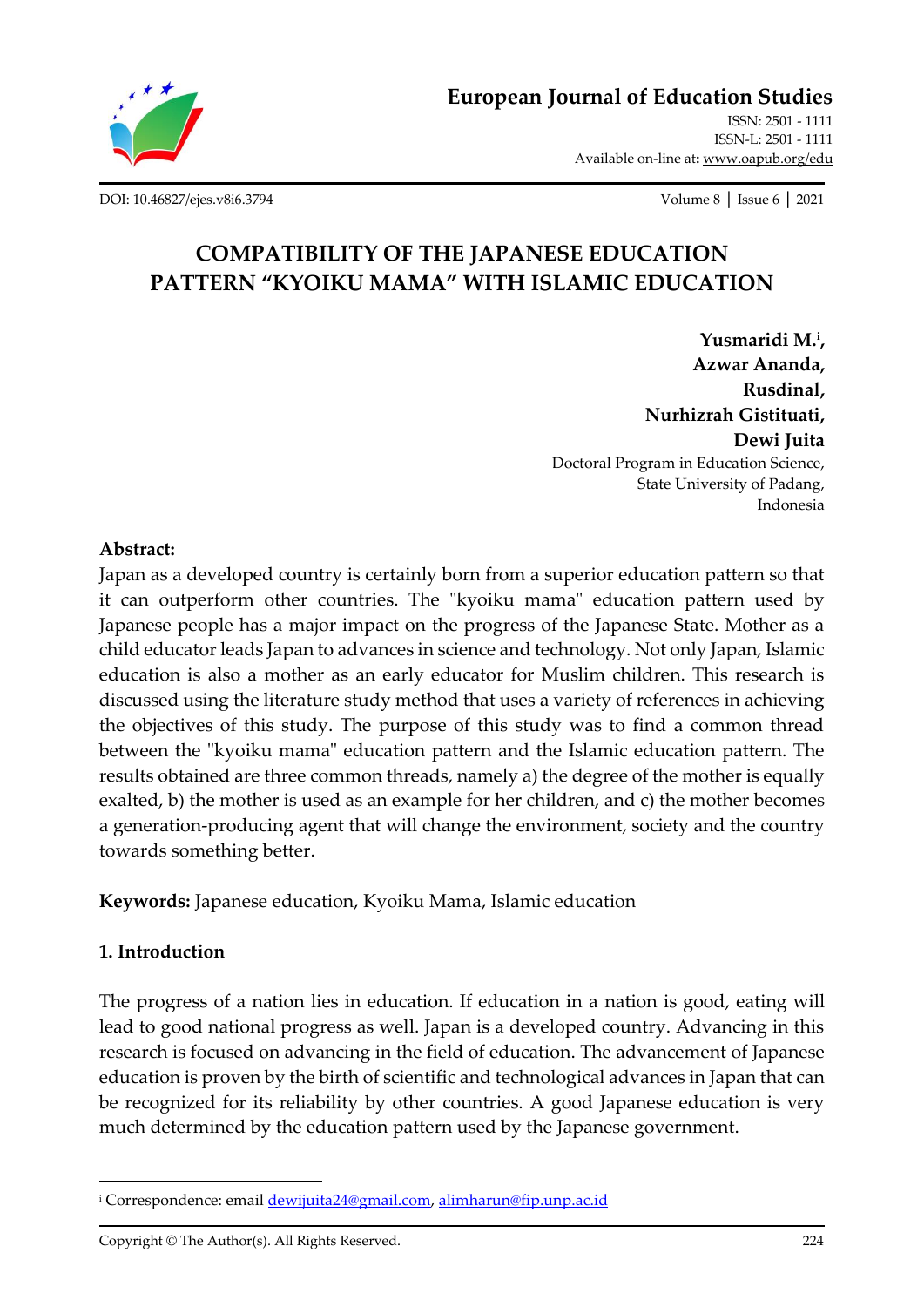One of the educational patterns used by Japanese people is known as "kyoiku mama". This term describes the Japanese education system as being strongly influenced by the role of a mother. Mother as an educator is the slogan of Japanese education. The mother is responsible for educating the child's character as early as possible. It is believed that good character instilled in the family will lead to the progress of the nation.

The character education which is the flagship of the Japanese State originates from a family, especially a mother. A mother instills character from the process of conceiving until the child becomes an adult. Mother instills simple characters as an example, saying thank you, asking and giving forgiveness, putting things back in their place, using money only for important things, not giving extra pocket money, and teaching simplicity in life. This simple matter is not only a theory but also a direct practice given by a mother to her child.

A career in an industry is not something to be proud of for mothers in Japan, but being a housewife who raises and educates her child to succeed is the true success of a mother in Japan. The community will really appreciate a mother who is successful in educating her child so that it can be useful for the community. Domestic work is not an underrated job in Japan.

Prophet Muhammad SAW who brought goodness to all people through the teachings of Islam also explained the role of women in Islam. Women in Islam are glorified. This is evidenced by the hadith of the Prophet Muhammad which says that heaven is located on the feet of the mother. That is the important role of mother in this life. Mother becomes a very central position in the family in Islam.

A woman in Islam is responsible for raising her child in a loving way. Women are also responsible for providing good to their families and environment. Women in Islam must also be able to become leaders for themselves. Mother is a woman who should be emulated by her child. A child is a deposit that must be looked after by a mother and prayed for kindness. There is an immense reward that is promised by Allah for the role of a mother.

The purpose of this research is to obtain a theoretical common thread related to the "kyoiku mama" education pattern with Islamic education. Literature review is carried out in order to obtain a clear thread between the two. The benefit to be obtained in this research is the existence of a clear additional reference which is able to show the suitability of the Japanese education pattern "Kyoiku Mama" with the education recommended by Islam, especially in the role of mothers in educating children in realizing an advanced civilization of the nation. The limitation in this study is the educational pattern in the form of the role of a mother in instilling children's character that can advance a nation.

The research relevant to this research is the research of Nani Sunarni and Eka Kurnia Firmansyah in 2020 entitled "Citra Perempuan dalam Peribahasa Jepang menurut Norma dan Pandangan Islam". This study discusses several Japanese proverbs and is studied in Islamic terms. This discriminatory assessment of women in Islam is corrected in this article. Islam has never demeaned women, and this has been explained in theory in this article. The difference between this study and previous research is that this study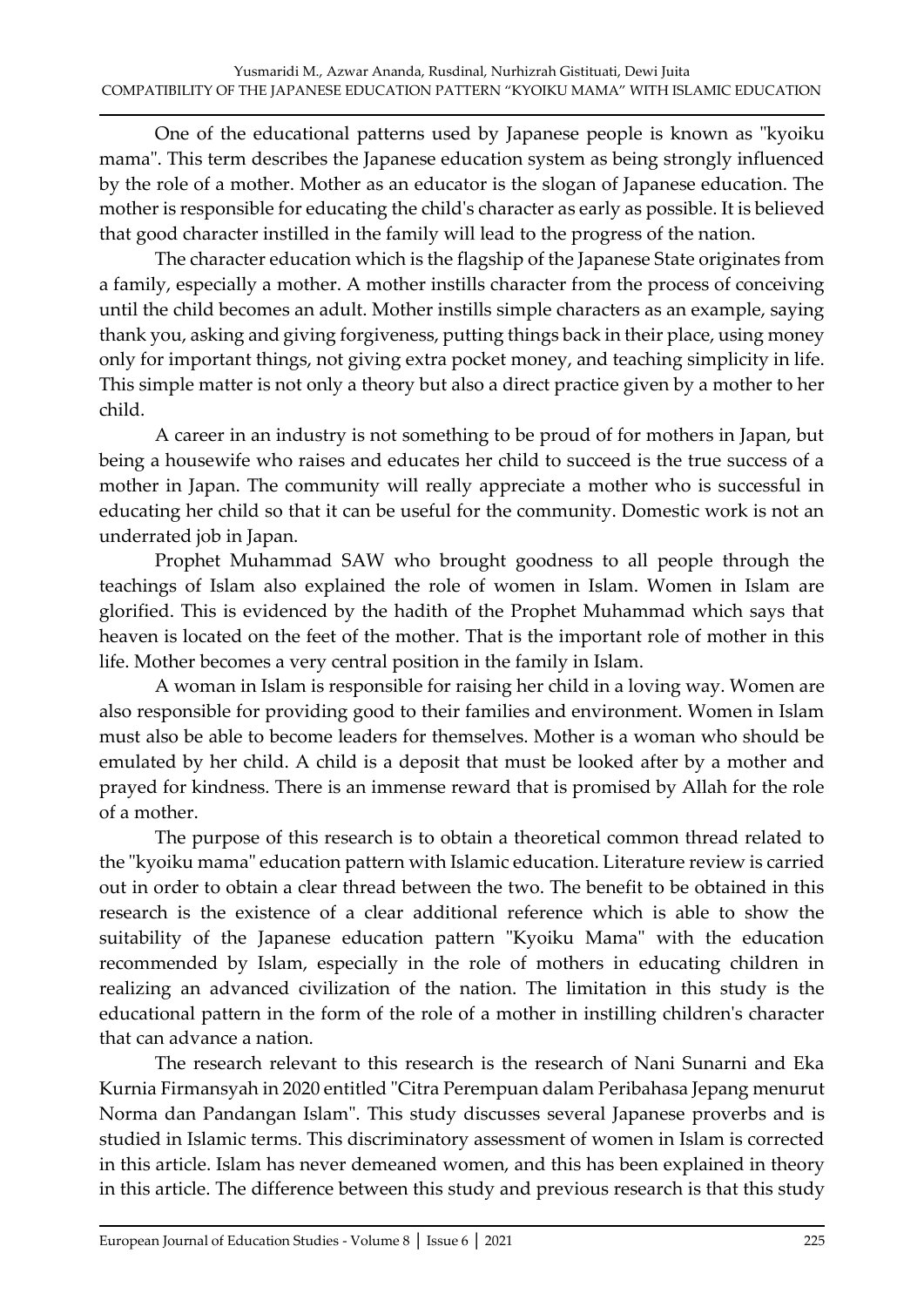wants to see the compatibility between the role of mothers in educating Japanese children and the role of mothers in educating children in Islam. This maternal education pattern in Japan is known as "Kyoiku Mama". This term wants to be found in relation to the pattern of Islamic education taught by the Prophet Muhammad SAW.

# **2. Literature Review**

## **2.1 Japanese Education Pattern "Kyoiku Mama"**

The curriculum is an educational program designed with attention to the development and needs of students as well as the expectations of parents and other communities for the school and the expertise of teachers in educating their students. In determining the educational goals of Japanese students, the Japanese Government relies on "Fundamental Law of Education" and School Education Law". Basic education law and school education law are the basis for determining educational goals, education delivery guidelines, and school goals at every level of education (Komatsu, 2002).

The curriculum in Japan focuses on character education. Character education is deeply instilled in students in Japan. Character education in Japan is better known as moral education which is part of teaching education in Japan. The purpose of moral education for elementary school children is to make their students blend in social life both as individuals and as members of society (Cipta, 2017). The objectives of providing moral education to students in Japan are to:

- a) Build mutual respect for life and humans,
- b) Participate in developing traditional Japanese culture into a quality culture,
- c) Producing individuals who uphold the democracy of their country,
- d) Producing individuals who can maintain international peace,
- e) Build a spirit of independence,
- f) Build character that can uphold (McCullough, 2008).

Character education in Japanese society starts from the family. The family in Japan is still the same as the family in any country. The Japanese family of course also consists of father, mother, and several children born to their mother's womb. Friedman (1998) states that a family is a collection of two or more people who have a bond that always shares experiences, has an emotional approach, and knows that they are part of a particular family. Family is the main element in a society. The family is an important figure in Japanese education. In the family, Japanese children can learn character. Moral cultivation is the duty of schools, families and communities (Junaedi, 2017).

Mothers have a very important role in the education of children in Japan. The term Kyoiku Mama is an important term for children's education in Japan. The meaning of this term is that a mother will always encourage her child to learn, balancing children's education in physical, emotional and social terms (Syamsurrijal, 2018). Furthermore, Widisuseno (2018) also states that kyoiku mama is a term used by Japanese people as a mother educator. Kyouki mama also has an educational meaning related to women (Benedict, 1979). Kyouki mama is a concept of thinking in Japanese society which describes the figure of a mother who is assertive and disciplined in motivating their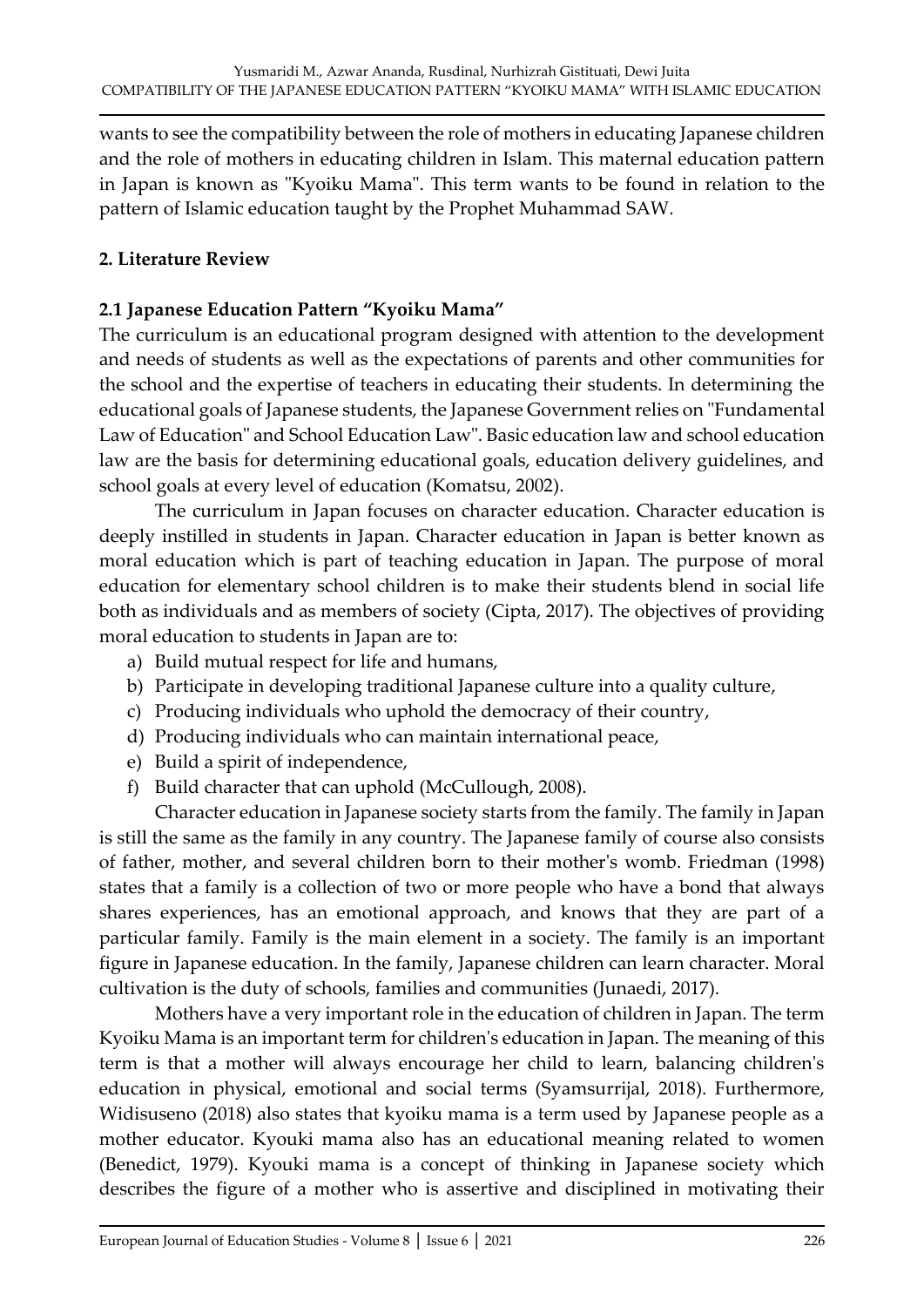children towards the implementation of formal and non-formal, physical, social, and emotional education. Even a mother who has a higher education in Japan is willing to leave her career to carry out her noble duties as a mother in Japan (Sunarni, 2020). Women are the masters of the house who control household chores, finances and children's education Widisuseno (2018). Kyoiku mama is a slogan for Japanese public education which is the key to success in the success of education in Japan (Srimulyani, 2016).

Mothers in Japan prefer to be housewives at home. Mothers in Japan prefer to stay with their children at home and outside the home (Suseno, 2018). Mothers in Japan are very serious in caring for their children, supporting every stage of children's education starting from choosing their child's kindergarten to taking seriously the best university for their children (Simons, 1991). Parents and teachers in Japan synergize with each other in educating their children, especially in terms of character (Burke, 2013). Women in Japan are Japan's greatest strength in building their nation. Women raise and educate their children in order to build a better quality Japanese society. There is a slogan used in the Meiji government regarding women, namely ryosai kenbo, which means a good wife and a wise mother. Mothers who are wise for their children are especially wise in educating their children (Ariefa, 2020). In a Dickensheets (1998) paper entitled "The Role of Education Mother" explains that the mother is the manager of the household and the caregiver of the child while the sibu's husband works outside.

Kyoiku mama is a concrete form of the role of women in instilling the character of children in Japanese families. Kyoiku mama has the meaning of education from a mother. A mother is responsible for educating and teaching her child to instill the correct character, morals and ethics. Cultivating character has been started since the child was born by the mother. Kyoiku mama began to be developed in Japan in the second half of the 20th century. Japanese women have the belief that if they succeed in educating their children, society will consider them successful in society. Women in Japan get appreciation from society for their success in educating their children. The success of a mother in society is judged by her success in educating her children, especially in terms of character. Through such a mindset, it encourages mothers in Japanese society to compete in educating and teaching their children to be successful, have character, and be beneficial to society and the nation (Mulyadi, 2014).

The success of kyoiku mama in instilling children's character from an early age from the family, so the school does not need to be too serious in instilling character. Through kyoiku mama, students have received character education directly and indirectly by their parents at home, especially by their mother. This causes a teacher in Japan to have sufficient time to provide knowledge without having to have branching thoughts to shape the character of their students (Mulyadi, 2014). The character values found in society that are developed in a child are simplicity, cooperation, discipline, hard work, order, shame, mutual respect and respect. A mother considers her child as "ikigai" which means that the child is a valuable asset that will affect the good name of the family. Therefore, it is important for a mother to educate the character of her child (Mulyadi, 2014).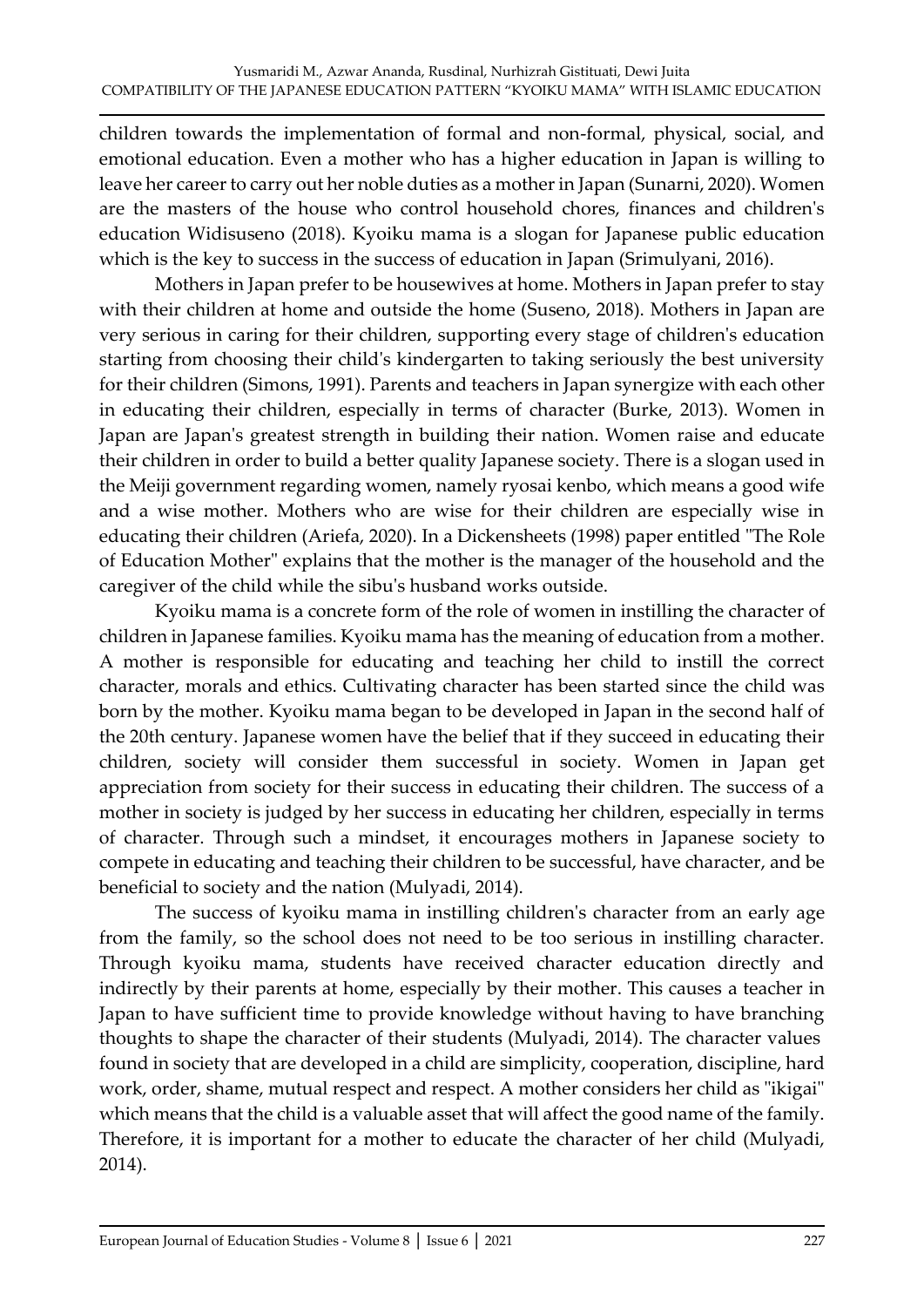Parents in Japan do not teach their children to spend money on unnecessary things. Japanese parents teach their children to use money for things that are really necessary or important. This illustrates the simple life instilled in children by their parents. Parents in Japan will not buy their children a motorbike or car to go to school, children in Japan are educated to ride a bicycle or ride a train as a public facility that they can use to go to school. The allowance that is given to children in Japan is not given excessively and there are also those that are saved directly by the children. With such a pattern, children who have capable parents will not behave arrogantly, while children who have poor parents will not have a sense of self-doubt (Mulyadi, 2014).

Simple discipline is taught by Japanese parents from an early age. Simple discipline is meant for example, such as putting an object back in its place after use, being on time for dinner, on time for sleeping and waking up, watching TV at TV watching hours, and playing during playtime. Parents in Japan give warnings or light sentences to their children if they break the rules they have agreed upon. The habit of saying greetings when going out of the house or entering the house, thanking anyone for getting help, apologizing if you have made a mistake and correcting it have been taught with great seriousness in Japanese families. This simple habit is believed to be able to bring Japanese children into a generation with character and advance their country (Mulyadi, 2014).

The family is the place to instill the first character education for Japanese children. Family plays a very important role in shaping the character of children in Japan. This role is of course inseparable from the awareness of parents in Japan that the responsibility to instill character is not the responsibility of the school or the community where they live but it is their responsibility that they must carry out. This awareness is what makes Japanese parents serious in educating good character in their children (Mulyadi, 2014).

Simple things that are instilled in Japanese children include a) Post it Acknowledgments (Arigatou Posuto Itto), these words are attached with the meaning of wanting to cultivate gratitude in the classroom environment, for example, a child is able to say thank you to a friend who has lent him an object or sharing food at lunchtime, through this kind of culture a child will not forget to thank others who have helped with his work; b) Environmental safety map (Chiiki Anzen Mappu), is a concept that teaches Japanese children to care for the environment around them. The map is made by students with the aim of reminding themselves and the community to always protect the environment; c) Mutual cooperation, making class picket schedules that are agreed upon by students together and posted in the classroom. There is no janitor who will clean the classroom where they study, the students will clean the classroom where they study; d) Having a goal, students are accustomed to writing their targets under their respective photos. The targets written by students are simple targets in a monthly or annual period; e) Newspaper (Tegaki Shinbun), This newspaper is made by students with an attractive appearance; 6) Build empathy, do not need to talk a lot which will make students bored but say enough, which is important so that students are taught to have high morale, discipline, and high creativity (Gumilang, 2019).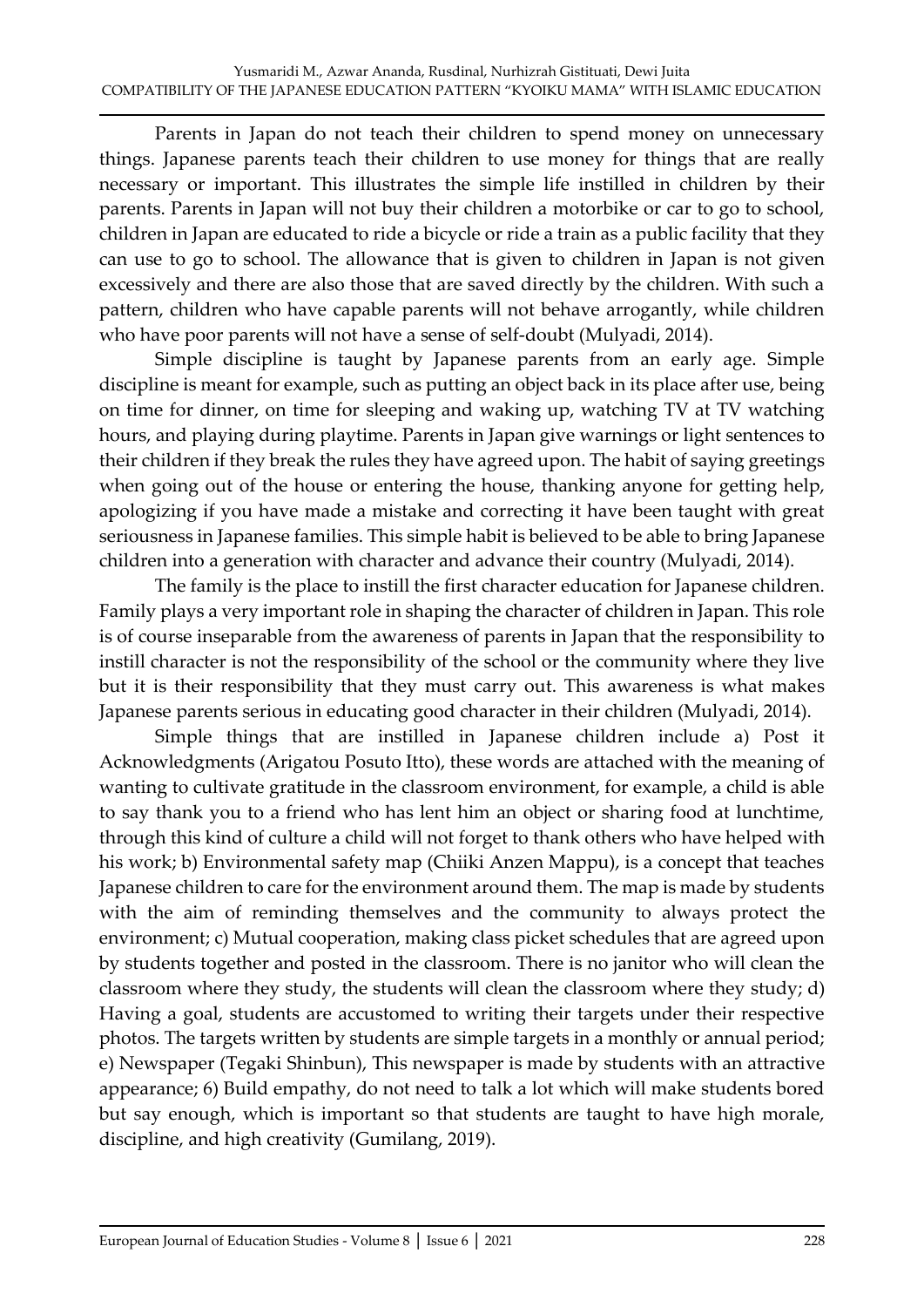# **2.2 Islamic Education**

Women in Islam have several obligations including a) as mothers for their children, mothers in Islam have a role in educating their children properly. In Islam, children are entrusted and mandated by Allah which must be taken care of by a mother who will continue the khalifah fil ardi on this earth. A child will pass what their parents have taught to their next child; b) as khalifah fil ardhi, Allah said in Sura Al-Baqarah verse 30 which means "*Remember when your Lord said to the angels*: *Verily I want to make a caliph on earth*." They said: "*Why do you want to make (caliph) on earth a person who will cause damage to him and shed blood, even though we always praise you and purify you?" God says: "Verily I know what you do not know*". Women in Islam must also be able to build a better life for themselves, their families, their communities and all humans; c) responsible for the environment and society, a woman in Islam is responsible for advancing the environment and society. What women can help is by advancing their children to benefit the environment and the surrounding community (Sunarni, 2020).

Women at the time of the prophet are often told in the Koran. Women who are role models who have noble character and women who have bad attitudes are written in the Koran (Sunarni, 2020). The status of women has been exalted since the advent of Islam brought by the Prophet Muhammad SAW. The Prophet Muhammad SAW put heaven on the feet of the mother is a form of grace that is found in women (Bin Ladjamudin, 2015). Women in Islam are also described as being given advantages in conceiving, giving birth, breastfeeding, caring for, and educating a child. The mother educates the child from the womb to the adult. If women carry out their duties properly, it is tantamount to jihad which rewards the same as men's jihad in the battlefield against evil.

## **3. Material and Methods**

The research that has been carried out is analyzed or discussed using the literature study method by collecting data and information from various references. The references that the researchers took came from national and international articles, national and international proceedings, as well as web systems related to the research being carried out. A research result that uses the librarian study method will have high credibility if it is accompanied by real physical evidence (Sugiyono, 2005).

# **4. Results and Discussion**

Education is very important for a child. The education of a child is certainly a determinant of the sustainability of a nation's progress. The quoiku mama education pattern implemented by the Japanese government was in fact very supportive of the progress of the Japanese nation. Kyoiku mama means that a mother in Japan educates her children wholeheartedly. A mother must be passionate about educating her child in Japan (Burke, 2013). Children in Japan are educated by their mothers from womb to adulthood. Educating is a very fun job for mothers in Japan. Children in Japan are not cared for by paid caregivers but are cared for directly by their birth mother.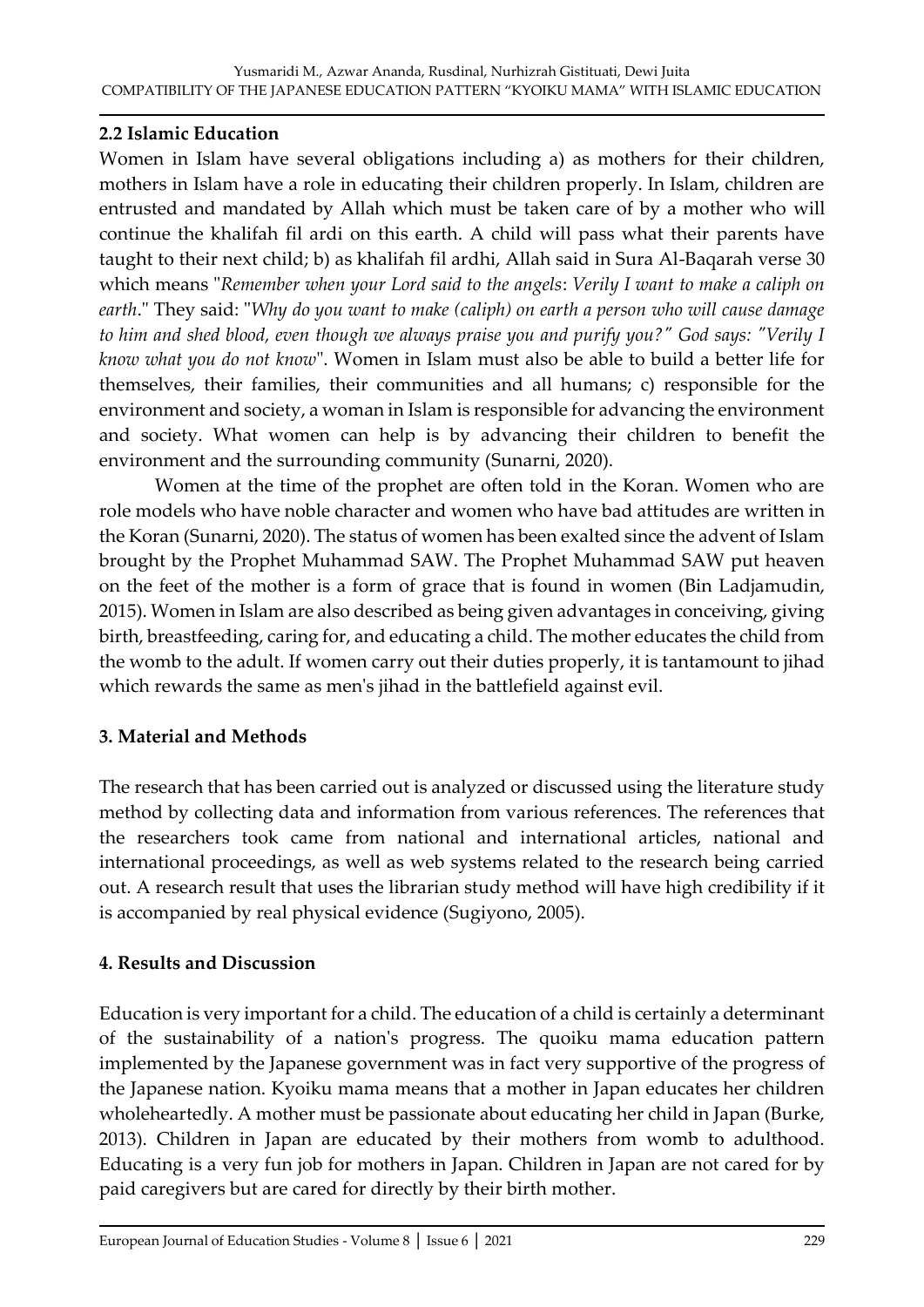Japanese mothers instill character from childhood to their children. Simple things can lead their children to success. Simple character is believed to be able to change a nation. This simple character is able to produce a habit that leads to big changes in children, families, communities, and even the nation (Mulyadi, 2014). The simple things that are taught to children are immediately exemplified by the mothers of children in Japan and then a child will imitate the habits of the mother.

Japanese mothers get their children used to being on time in doing something that has been mutually agreed upon. Children in Japan are accustomed to say thank you, say sorry, and correct their mistakes. Children in Japan are taught to say positive things that are fun for all elements of society (Gumilang, 2019). This is also suitably supported by the Japanese curriculum where children make posters with their own works of character, create their own disciplinary schedule and follow it with a commitment to implement it appropriately. Schools and families together build national civilization.

Women in Japan are also highly valued in society, especially if these women are able to produce successful children who are useful for the life of society and the nation. Japanese mothers are highly valued in society if they are successful in educating their children (Mulyadi, 2014). Japanese mothers prefer to be comfortable mothers at home with a myriad of responsibilities attached to them. Japanese mothers are not interested in a career in the world of work to raise their degrees, simply by succeeding their children, they will be able to raise the status of Japanese mothers to a higher level.

Islam also exalts mothers. Mothers are honored in Islamic Education (Bin Ladjamudin, 2015). A child will not enter heaven if he is not devoted to his parents. If you want to get to Allah's heaven, then devote yourself to the mother who has cleansed, raised, and educated you. Mothers in Islam are also responsible for providing education to their children. Mothers in Islam support every stage of their child's education including character education. Mother is a role model for children in Islam. Mother in Islam is believed to be able to build a proper national civilization (Sunarni, 2020).

There appears a common thread between Japanese education and the education recommended by Islam. This is only in one aspect, namely the mother, let alone in other aspects. Mother was equally exalted and exalted in Japanese and Islamic rule. Mother provides improvements to the civilization of a nation. Mother can advance the nation. This has been proven by Japanese society. Mother becomes the pillar in the family, society and the State. If a country wants to be good, then the mother must be good first.

Japanese education hands over the responsibility of educating a child's character to a mother, this is also in accordance with Islamic education which educates children from the start of the womb until the child reaches maturity. Education "Kyoiku mama" requires a mother to be an example for her children in character. Islam emphasized to a mother that her child is a trust from Allah who will be directed to goodness by the mother. If good is taught, then the results will be good too. Furthermore, Japanese education "kyoiku mama" believes that the sacrifice of a mother in Japan today will be able to bring change to society and the country. Islam gives a big task to mothers in which mothers are responsible for the environment and society. Mothers are responsible for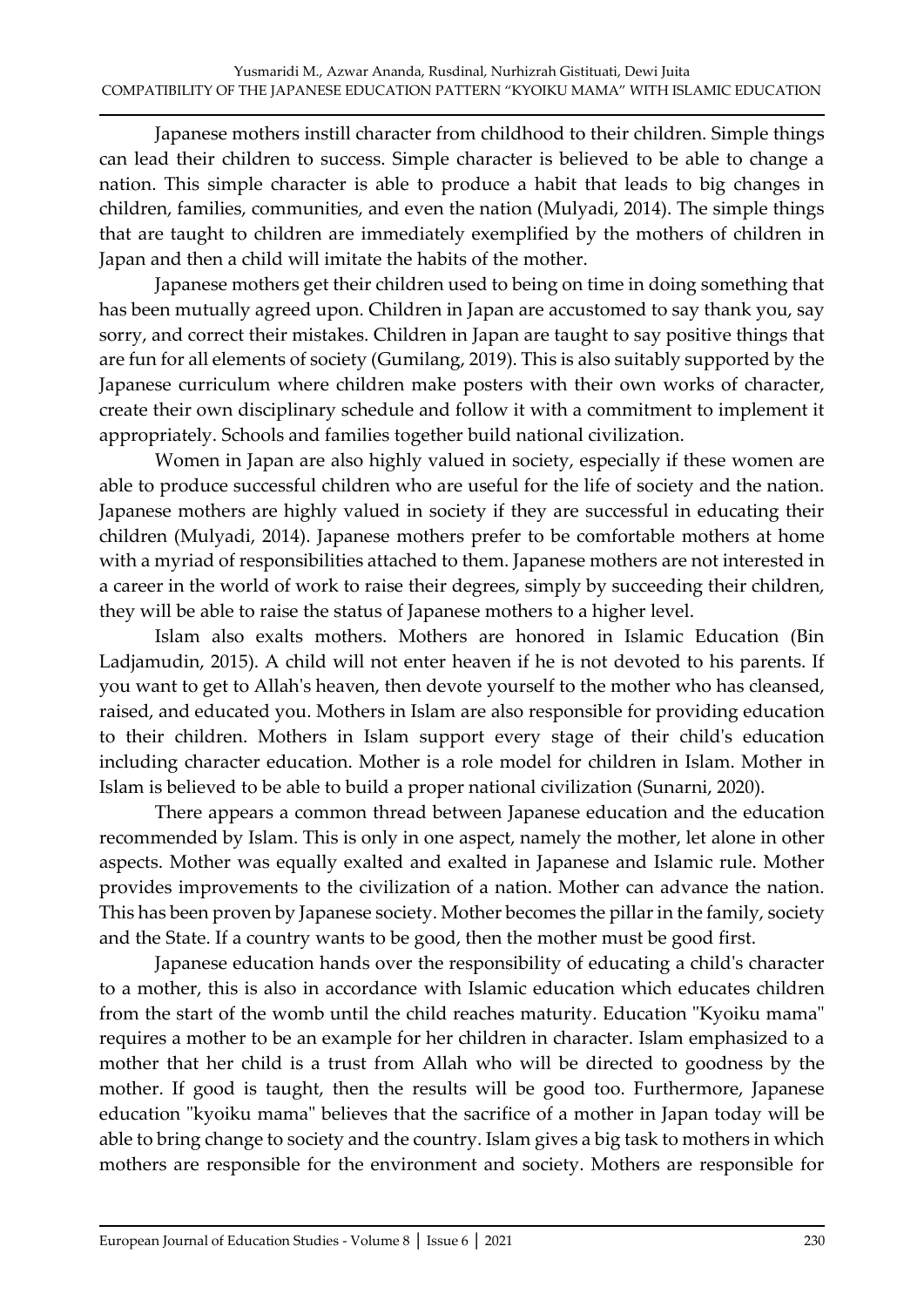producing generations that provide the goodness of the world and the hereafter to the surrounding environment.

### **5. Recommendations**

This research is limited to finding a common thread in the Japanese educational slogan kouiku mama with Islamic education that has been brought by the Prophet Muhammad. Mother is the focus of this research. In further research, it is expected to find a common thread on the role of fathers in educating children in Japan with those taught by the sunnah of the Prophet Muhammad SAW. Of course, it must be supported by clear references and proper evidence.

### **6. Conclusion**

The conclusion obtained in this study is that the Japanese education pattern "kyoiku mama" is in accordance with the pattern of Islamic education. There are several common threads that state the suitability between these two educational patterns including a) the Japanese education pattern "kyoiku mama" and the Islamic education pattern both elevate the status of women, especially in educating the character of a child, b) the Japanese education pattern "kyoiku mama" and patterns Islamic education is equally a mother as a role model in life, and c) the Japanese "kyoiku mama" education pattern and the Islamic education pattern equally give responsibility to a mother in bringing about good change for the environment, society, and Country.

#### **Conflict of Interest Statement**

The authors declare no conflicts of interests.

## **About the Authors**

**Yusmaridi M.** works at UIN Imam Bonjol Padang. His interest research is about physics education. All his published research works are about physics and physics education. **Azwar Ananda** works at Universitas Negeri Padang. His research is about education. **Rusdinal** works at Universitas Negeri Padang. He likes to research about education. **Nurhizrah Gistituati** woks at Universitas Negeri Padang. Her interest research is about education.

**Dewi Juita** works at IAIN Kerinci. She likes to do research about physics and physics education. Her publishes are about physics and physics education.

## **References**

Ariefa, N. A. (2020). Peran perempuan Jepang dalam perspektif gender. Benedict, Ruth (1979). *The Chrysanthemum and the Sword*. Tokyo: Charles E. Tuttle Company.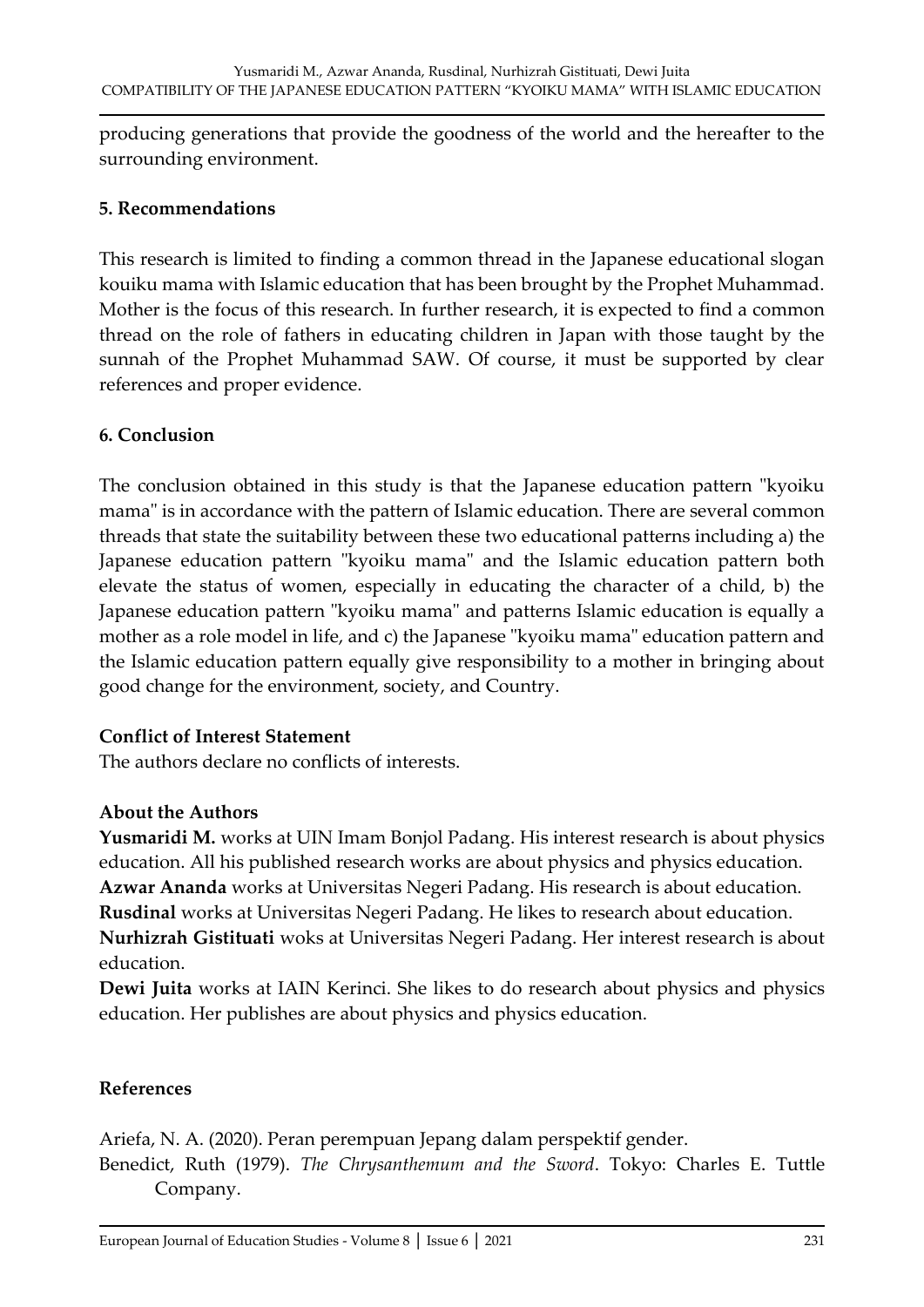- Bin Ladjamudin, A. B., Budiarto, M., & Nurhaeni, T. Analisa terhadap Pergeseran Peran Strategis Wanita di Era Informasi Serta Solusinya Menurut Islam. *Cyberpreneurship Innovative and Creative Exact and Social Science*, *1*(1), 70-80.
- Burke, R. (2013). Mind my child: The evolving role of mother in the Japanese early childhood context. *He Kupu Volume 3, Number 3-November 2013*.
- Cipta, H. (2017). Penerapan Pendidikan Karakter Pada Anak di Indonesia dan Jepang. *Noura: Jurnal Kajian Gender Dan Anak*, *1*(1), 82-98.
- Dickensheets, T. (1998). The Role of Japanese Education Mama. In Beauchamp, E.R. (Ed.).Education and Schooling in Japan since 1945, p. 277-282. Garland Pub.
- Friedman H. (1998), Family nursing research theory and practice, 4thedition. Appleton & Lange.
- Gumilang, Lintang. "6 Tips Pendidikan Karakter Sederhana dari Sekolah di Jepang" diakses dari laman [https://www.idntimes.com/life/education/lintang](https://www.idntimes.com/life/education/lintang-gumilang/pendidikan-karakter-di-jepang-c1c2/full-pada-tanggal)[gumilang/pendidikan-karakter-di-jepang-c1c2/full-pada-tanggal](https://www.idntimes.com/life/education/lintang-gumilang/pendidikan-karakter-di-jepang-c1c2/full-pada-tanggal) 26 April 2019.
- Junaedi, Mahfud dan Fatah Syukur, "Moral Education in Japanese Schools: A Model for Improving Character Education in Indonesia", *Analisa: Journal of Social Science and Religion*, Vol. 2, No. 1, Juli 2017.
- Komatsu, S. (2002). Transition in the Japanese curriculum: How is the curriculum of elementary and secondary schools in Japan determined. *International Education Journal*, *3*(5), 50-55.
- McCullough, David, "Moral and Social Education in Japanese Schools: Conflicting Conceptions of Citizenship", *Citizenship Teaching and Learning*, Vol. 4, No. 1, Juli 2008.
- Mulyadi, B. (2014). Model pendidikan karakter dalam masyarakat Jepang. *Izumi*, *3*(1), 69- 80.
- Simons, C. (1991). The education mother (kyoiku mama). In B. Finkelstein, A. E. Imamura & J. J. Tobin (Eds.), *Transcending stereotypes: Discovering Japanese culture and education* (pp. 58-65). Yarmouth, Maine: Intercultural Press.
- Srimulyani, N. E. Moms' War and the Misconception about "Ryosai Kenbo" and "Kyoiku-Mama": Case of Educated Middle-Class Women in Indonesia.
- Sugiyono. (2005). *Memahami Penelitian Kualitatif.* Bandung: CV. Alfabeta.
- Sunarni, N., & Firmansyah, E. K. (2020). Citra Perempuan Dalam Peribahasa Jepang Menurut Pandangan Islam. *Metahumaniora*, *10*(1), 64-78.
- Suseno, I. W. (2018). Pendidikan Anak Model Orang Tua Di Jepang. *Kiryoku*, *2*(1), 58-64.
- Syamsurrijal, A. (2018). Menilik Pendidikan Karakter Di Berbagai Negara (Studi Multi Situs Di Indonesia, Singapura Dan Jepang). *Al Hikmah: Jurnal Studi Keislaman*, *8*(2), 206-214.
- Widisuseno, I. (2018). Pola Budaya Pembentukan Karakter dalam Sistem Pendidikan di Jepang. *Kiryoku*, *2*(4), 221-230.